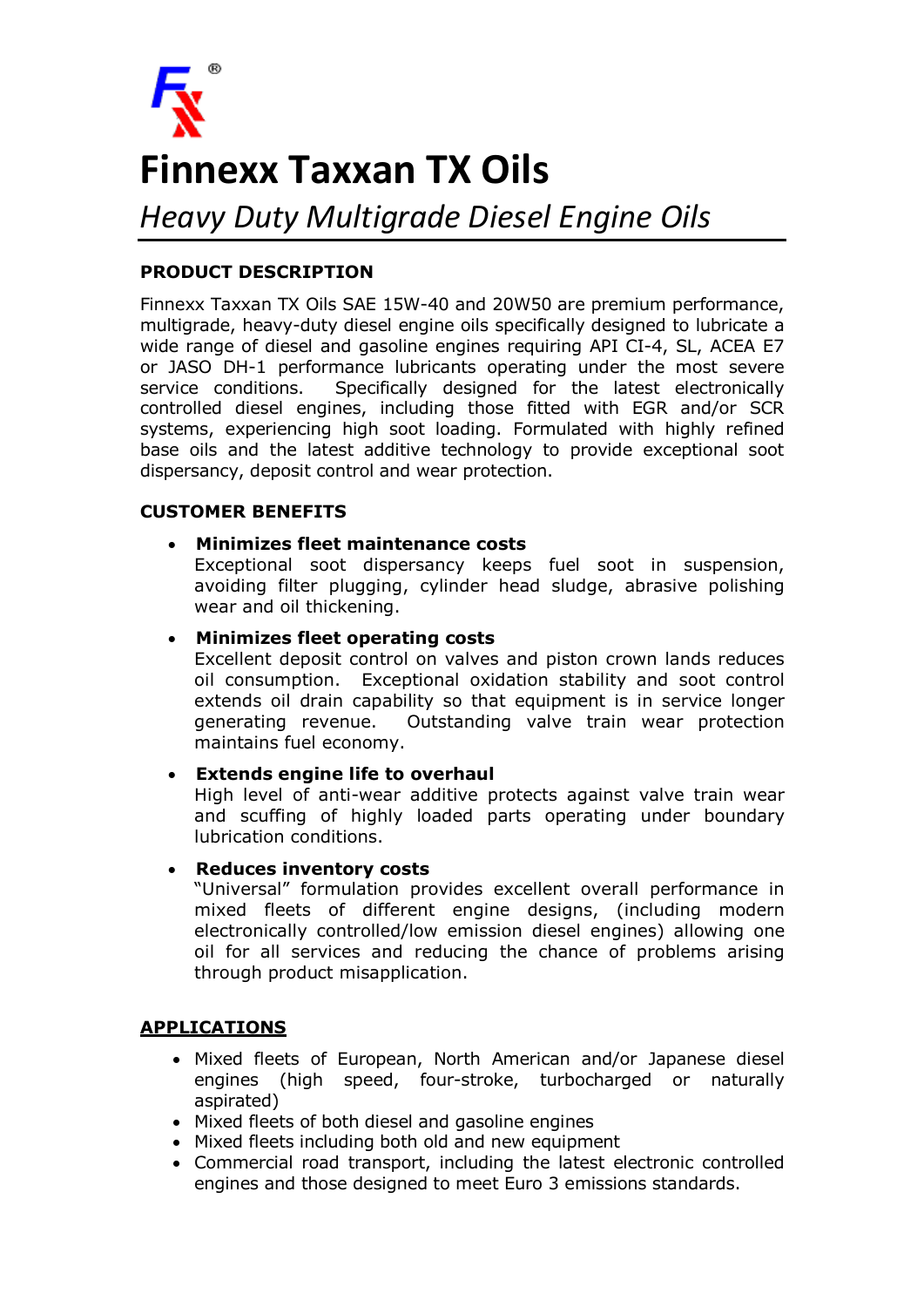

- Also for Euro 4 compliant vehicles, except those units fitted with diesel particulate filters and requiring ACEA E6 or ACEA E9 oils
- For the latest diesel engines, including those fitted with EGR and/or SCR systems, experiencing high soot loading.
- Stop-and-go vehicles in high soot loading service such as buses and waste collection trucks
- Off-highway vehicles and plants
- Agricultural tractors and farm machinery
- Generator sets
- Mobile hydraulic systems (where oil type and viscosity are appropriate)

#### **PERFORMANCE**

| API                | CI-4, CH-4, CG-4, CF, CD           |  |  |
|--------------------|------------------------------------|--|--|
|                    | SL, SJ, SH                         |  |  |
| <b>ACEA</b>        | E7-08, E5-02, E3-96#4              |  |  |
| <b>EMA Global</b>  | $DHD-1$                            |  |  |
| <b>JASO</b>        | $DH-1$                             |  |  |
| <b>US Military</b> | MIL-L-2104F                        |  |  |
| Caterpillar        | ECF-2, ECF 1a                      |  |  |
| Cummins            | CES 20078, 20077, 20076, 20072     |  |  |
| Daimler            | MB 228.3                           |  |  |
| Mack               | EO-N Premium Plus, EO-M Plus, EO-M |  |  |
| <b>MAN</b>         | M 3275-1                           |  |  |
| <b>MWM Deutz</b>   | DQC-III-10                         |  |  |
| Renault            | RLD-2, RLD                         |  |  |
| Volvo              | <b>VDS-3, VDS-2</b>                |  |  |

## TYPICAL TEST DATA

| Characteristic                                    | Test methods      | <b>SAE 15W-40</b> | <b>SAE 20W-50</b> |
|---------------------------------------------------|-------------------|-------------------|-------------------|
| Density at 15°C, kg/l                             | <b>ASTM D4052</b> | 0.88              | 0.89              |
| Kinematic viscosity at 100 °C, mm <sup>2</sup> /s | <b>ASTM D445</b>  | 15.1              | 19.0              |
| Cranking viscosity at -15°C, mPa.s                | <b>ASTM D5293</b> |                   | 8400              |
| Cranking viscosity at -20°C, mPa.s                | <b>ASTM D5293</b> | 6400              |                   |
| Pour Point, °C                                    | ASTM D97          | $-35$             | -30               |
| Flash Point                                       | ASTM D92          | 222               | 232               |
| Total Base Number, mg KOH/g                       | <b>ASTM 2896</b>  | 10.5              | 10.5              |
| Viscosity Index                                   | <b>ASTM D2270</b> | 136               | 129               |
| Sulphated Ash, %wt                                | ASTM D874         | 1.392             | 1.419             |
| <b>Elemental Analysis</b>                         |                   |                   |                   |
| Zinc, %wt                                         | $X-Ray/ICP$       | 0.121             | 0.121             |
| Calcium, %wt                                      | $X-Ray/ICP$       | 0.368             | 0.368             |
| Phosphorus, %wt                                   | X-Ray/ICP         | 0.111             | 0.111             |